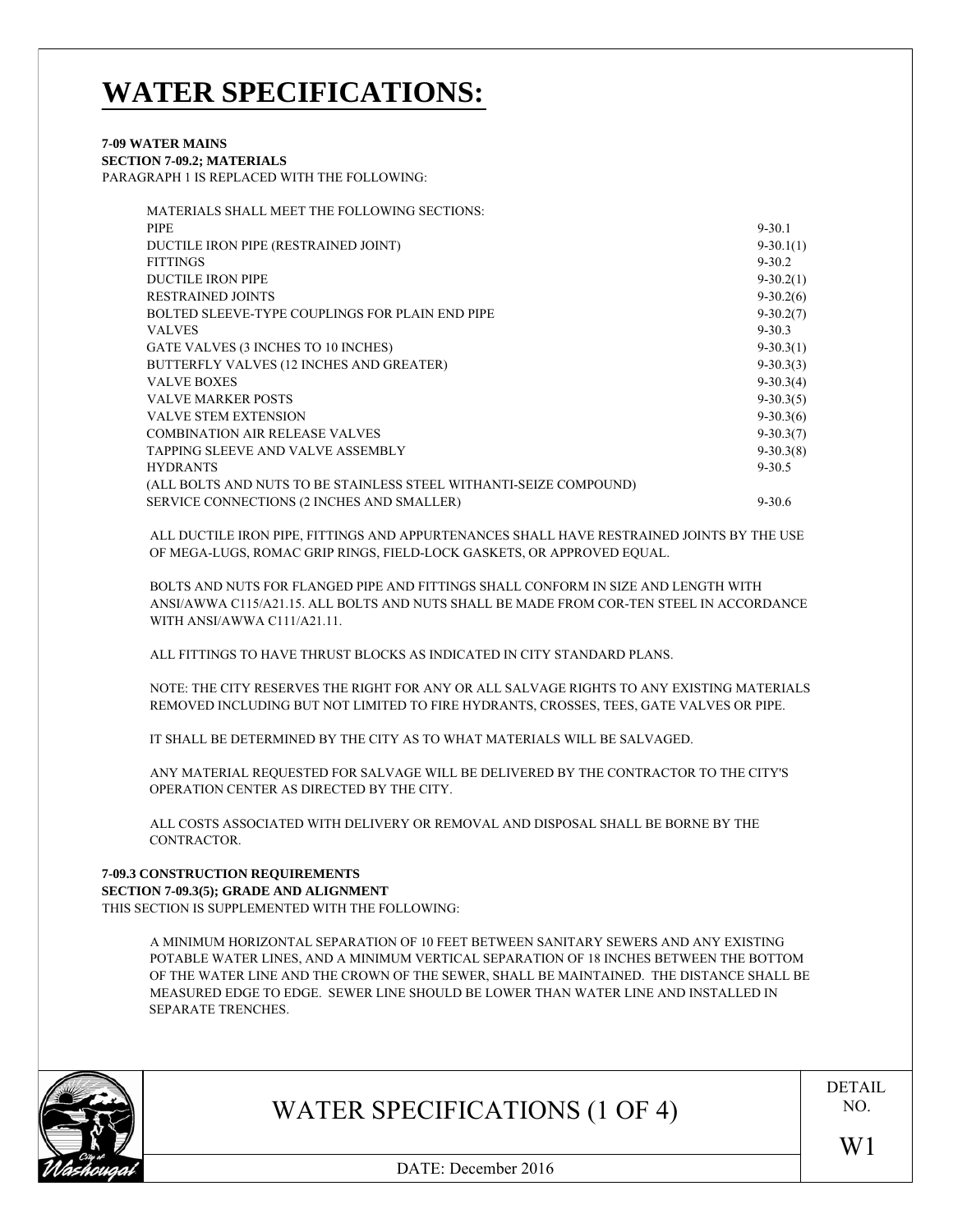#### **SECTION 7-09.3(9); BEDDING THE PIPE**

SENTENCE 1 IS REPLACED WITH THE FOLLOWING:

BEDDING MATERIAL SHALL BE SELECT GRANULAR MATERIAL FREE FROM WOOD WASTE, ORGANIC MATERIAL, AND OTHER EXTRANEOUS OR OBJECTIONABLE MATERIALS AND SHALL BE CSTC.

## **7-09.3(19) CONNECTIONS**

**SECTION 7-09.3(19) A; CONNECTIONS TO EXISTING MAINS**

PARAGRAPHS 1, 4, 5, AND 6 ARE REPLACED WITH THE FOLLOWING:

CONNECTIONS TO THE EXISTING WATER MAIN SHALL NOT BE MADE WITHOUT FIRST MAKING THE NECESSARY ARRANGEMENTS WITH THE CITY WATER DEPARTMENT IN ADVANCE. WORK SHALL NOT BE STARTED UNTIL THE EXISTING MAIN HAS BEEN POTHOLED TO DETERMINE THE MATERIALS, EQUIPMENT, AND LABOR NECESSARY TO PROPERLY COMPLETE THE WORK. ALL THE MATERIALS, EQUIPMENT, AND LABOR NECESSARY TO PROPERLY COMPLETE THE WORK SHALL BE ASSEMBLED ON THE SITE BEFORE WORK IS STARTED. TORQUE TIGHTEN ALL NON-TEST BOLTS.

ONCE WORK IS STARTED ON A CONNECTION, IT SHALL PROCEED CONTINUOUSLY WITHOUT INTERRUPTION, AND AS RAPIDLY AS POSSIBLE UNTIL COMPLETED. NO SHUTOFF OF MAINS WILL BE PERMITTED OVERNIGHT, OVER WEEKENDS, ON MONDAYS OR FRIDAYS, OR ON HOLIDAYS. THE WATER MANAGER MUST BE NOTIFIED A MINIMUM OF 48 HOURS PRIOR TO ANY SHUTOFF AND MUST GIVE APPROVAL PRIOR TO THE SHUTOFF TAKING PLACE.

IF THE CONNECTION TO THE EXISTING SYSTEM INVOLVES TURNING OFF THE WATER, THE CONTRACTOR SHALL BE RESPONSIBLE FOR NOTIFYING THE RESIDENTS AFFECTED BY THE SHUTOFF A MINIMUM OF 48 HOURS PRIOR TO THE SHUTOFF. THE WATER MANAGER WILL ADVISE WHICH PROPERTY OWNERS ARE TO BE NOTIFIED.

CONNECTIONS MUST BE PERFORMED BETWEEN 8:00 A.M. AND 4:00 P.M. TUESDAY THROUGH THURSDAYS UNLESS OTHER ARRANGEMENTS HAVE BEEN MADE WITH THE WATER MANAGER. ANY OVERTIME COST BY CITY STAFF WILL BE INCURRED BY THE CONTRACTOR.

ALL WATERLINES AND SERVICES SHALL BE ABANDONED AT THE MAIN AND PROVIDE A ONE FOOT SEPARATION FROM THE WATERMAIN. FLUSHING MAY BE REQUIRED TO BE PERFORMED AT NIGHT (PER CITY DIRECTION) DURING NON-PEAK FLOWS.

### **SECTION 7-09.3(21); CONCRETE THRUST BLOCKING**

THIS SECTION IS SUPPLEMENTED WITH THE FOLLOWING:

ALL FORMS FOR CONCRETE AND DEFORMED REBAR THRUST BLOCKING MUST BE APPROVED BY THE CITY ENGINEER PRIOR TO POURING THE CONCRETE.



WATER SPECIFICATIONS (2 OF 4)

DETAIL NO.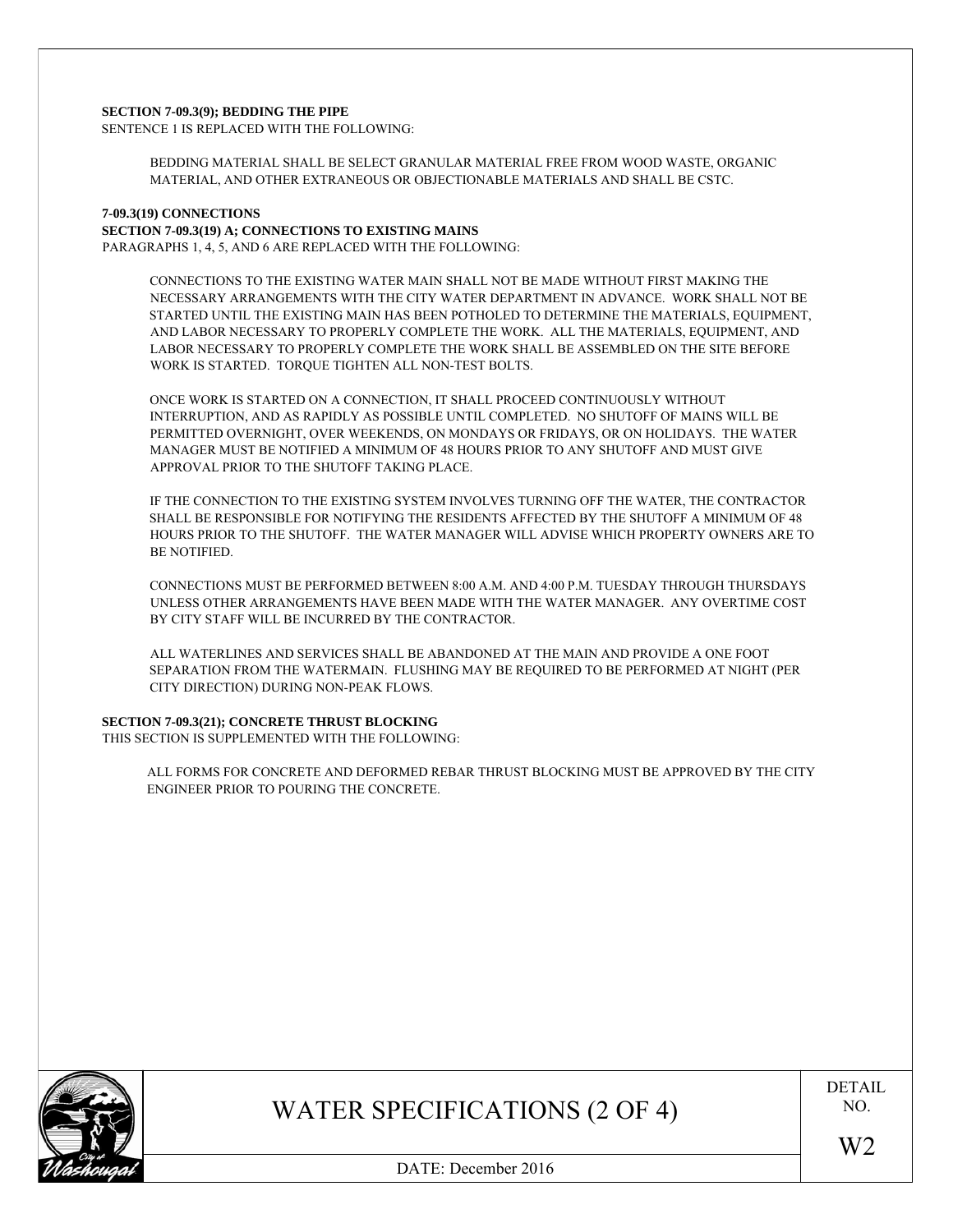### **SECTION 7-09 .3(23); HYDROSTATIC PRESSURE TEST**

PARAGRAPHS 1, 4, AND 5 ARE REPLACED WITH THE FOLLOWING:

ALL WATER MAINS AND APPURTENANCES SHALL BE TESTED IN SECTIONS OF CONVENIENT LENGTH UNDER A HYDROSTATIC PRESSURE EQUAL TO 1.5 TIMES THAT UNDER WHICH THEY WILL OPERATE OR 200 PSI WHICHEVER IS GREATER. ALL PUMPS, GAUGES, PLUGS, SADDLES, CORPORATION STOPS, MISCELLANEOUS HOSE AND PIPING, AND MEASURING EQUIPMENT NECESSARY FOR PERFORMING THE TEST SHALL BE FURNISHED AND OPERATED BY THE CONTRACTOR. THE ENGINEERING DEPARTMENT MUST BE NOTIFIED A MINIMUM OF 48 HOURS PRIOR TO TESTING AND MUST BE PRESENT WHEN TESTS ARE PERFORMED.

THE MAINS SHALL BE FILLED WITH WATER AND ALLOWED TO STAND UNDER PRESSURE A SUFFICIENT LENGTH OF TIME TO ALLOW THE ESCAPE OF AIR AND ALLOW THE LINING OF THE PIPE TO ABSORB WATER. THE CONTRACTOR SHALL BE RESPONSIBLE FOR PROVIDING THE WATER NECESSARY TO FILL THE PIPELINES FOR TESTING PURPOSES.

THE TEST SHALL BE ACCOMPLISHED BY PUMPING THE MAIN UP TO THE REQUIRED PRESSURE, STOPPING THE PUMP FOR 2 HOURS, AND THEN PUMPING THE MAIN UP TO THE TEST PRESSURE AGAIN. DURING THE TEST, THE SECTION BEING TESTED SHALL BE OBSERVED TO DETECT ANY VISIBLE LEAKAGE. A CLEAN CONTAINER SHALL BE USED FOR HOLDING WATER FOR PUMPING UP PRESSURE ON THE MAIN BEING **TESTED.** 

## **DISINFECTION OF WATER MAINS SECTION 7-09.3(24)A; FLUSHING**

PARAGRAPH 1 IS REPLACED WITH THE FOLLOWING:

SECTIONS OF PIPE TO BE DISINFECTED SHALL FIRST BE FLUSHED TO REMOVE ANY SOLIDS OR CONTAMINATED MATERIAL THAT MAY HAVE BECOME LODGED IN THE PIPE. TAP SHALL BE PROVIDED LARGE ENOUGH TO DEVELOP A VELOCITY OF AT LEAST 6 FPS IN THE MAIN. HYDRANTS ARE NOT TO BE USED FOR PIPE FLUSHING; ONLY APPROVED BLOW OFF ASSEMBLIES ARE TO BE USED. CONNECTING TO CITY MAINS OR FLUSHING MAY BE REQUIRED AT NIGHT DEPENDING ON SYSTEM CONDITIONS AS DETERMINED BY THE ENGINEER. SIT FOR 24 HRS.

CONTRACTOR TO PROVIDE SAMPLING STATION POINT PER CITY STANDARDS.

### **SECTION 7-09.3(24)D; DRY CALCIUM HYPOCHLORITE**

**7-12 VALVES FOR WATER MAINS CONSTRUCTION REQUIREMENTS SECTION 7-12.3(1); INSTALLATION OF VALVE MARKER POST** THIS SECTION IS REPLACED WITH THE FOLLOWING:

> WHERE REQUIRED, A VALVE MARKER POST SHALL BE FURNISHED AND INSTALLED WITH EACH VALVE. VALVE MARKER POSTS SHALL BE PLACED AT THE EDGE OF THE RIGHT-OF-WAY OPPOSITE THE VALVE AND BE SET WITH A MINIMUM OF 48" OF THE POST EXPOSED ABOVE GRADE. THE POST SHALL HAVE A BLUE REFLECTIVE "WATER VALVE" DECAL PLACED WITHIN 3" OF THE TOP OF THE POST. THE POST SHALL BE CARSONITE. THE POST SHALL FACE ON COMING TRAFFIC AT 4 FEET AWAY FROM THE VALVE.

> A CONCRETE COLLAR SHALL BE POURED AROUND VALVE BOXES THAT ARE TO GRADE. A TWO HEADED ARROW STAMP WILL BE USED TO STAMP THE CONCRETE COLLAR TO SHOW DIRECTION OF FLOW FOR THE WATER MAIN.

ALL OPERATORS FOR BUTTERFLY VALVES SHALL BE ON CENTERLINE OF STREET SIDE OF THE MAIN.

THE CONTRACTOR SHALL NOT OPERATE ANY CITY VALVE. THE CITY MUST BE CONTACTED TO TURN ALL CITY VALVES FOR ALL PHASES OF CONSTRUCTION.



## WATER SPECIFICATIONS (3 OF 4)

DETAIL NO.